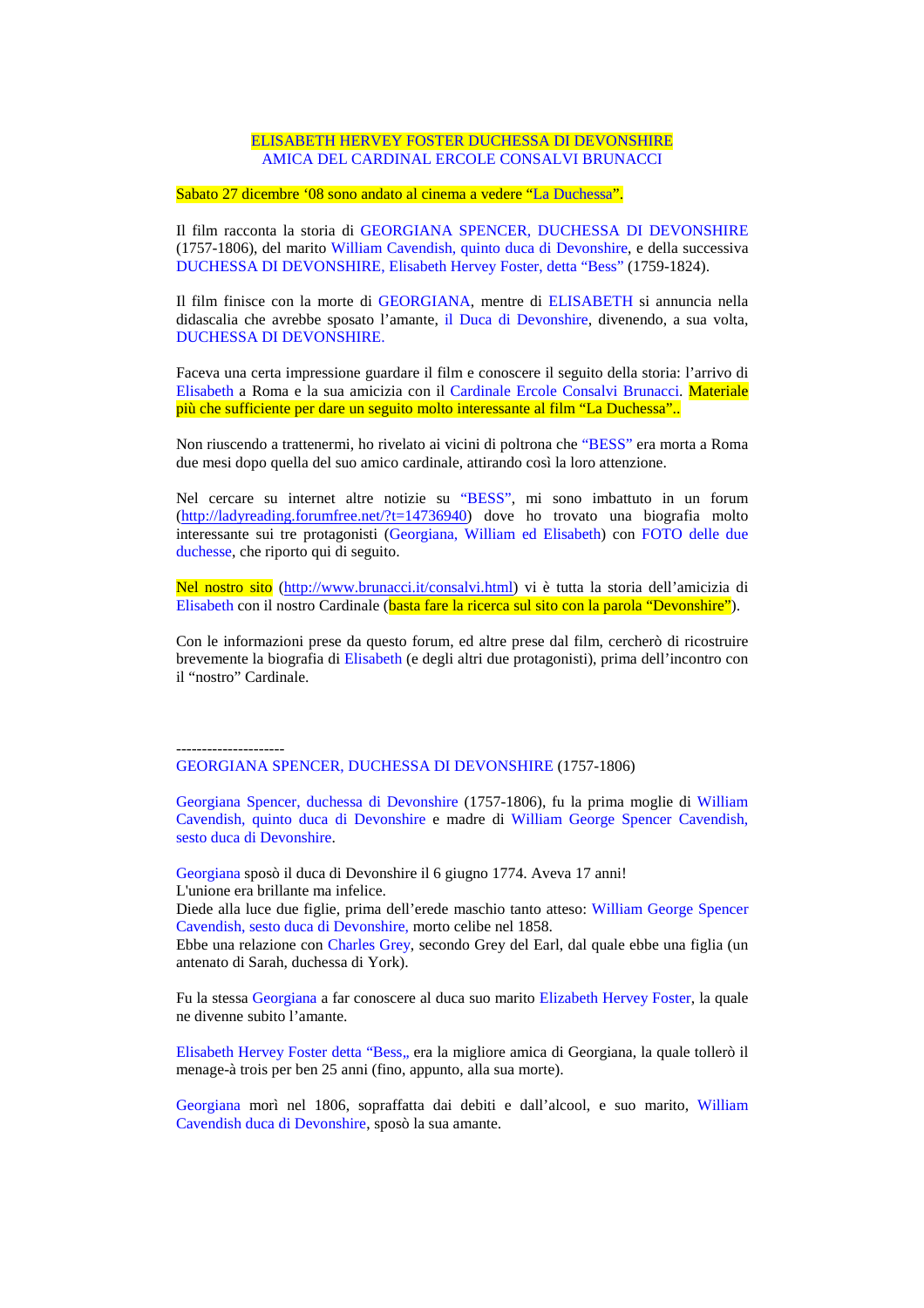# RITRATTI DI GEORGIANA

DA PICCOLA



### UN FAMOSO RITRATTO DI LEI FATTO DA THOMAS GAINSBOROGUH

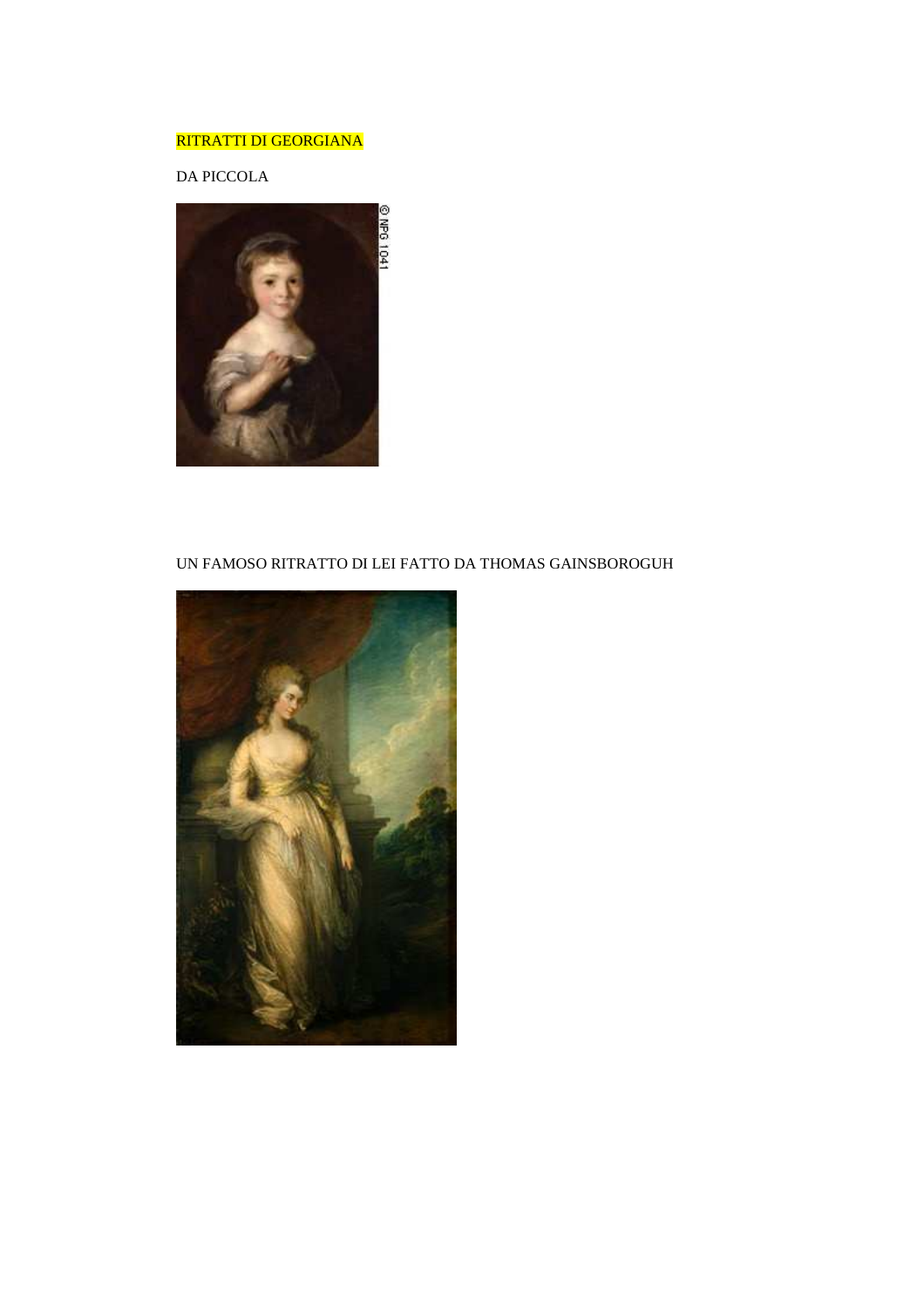# ALTRI RITRATTI



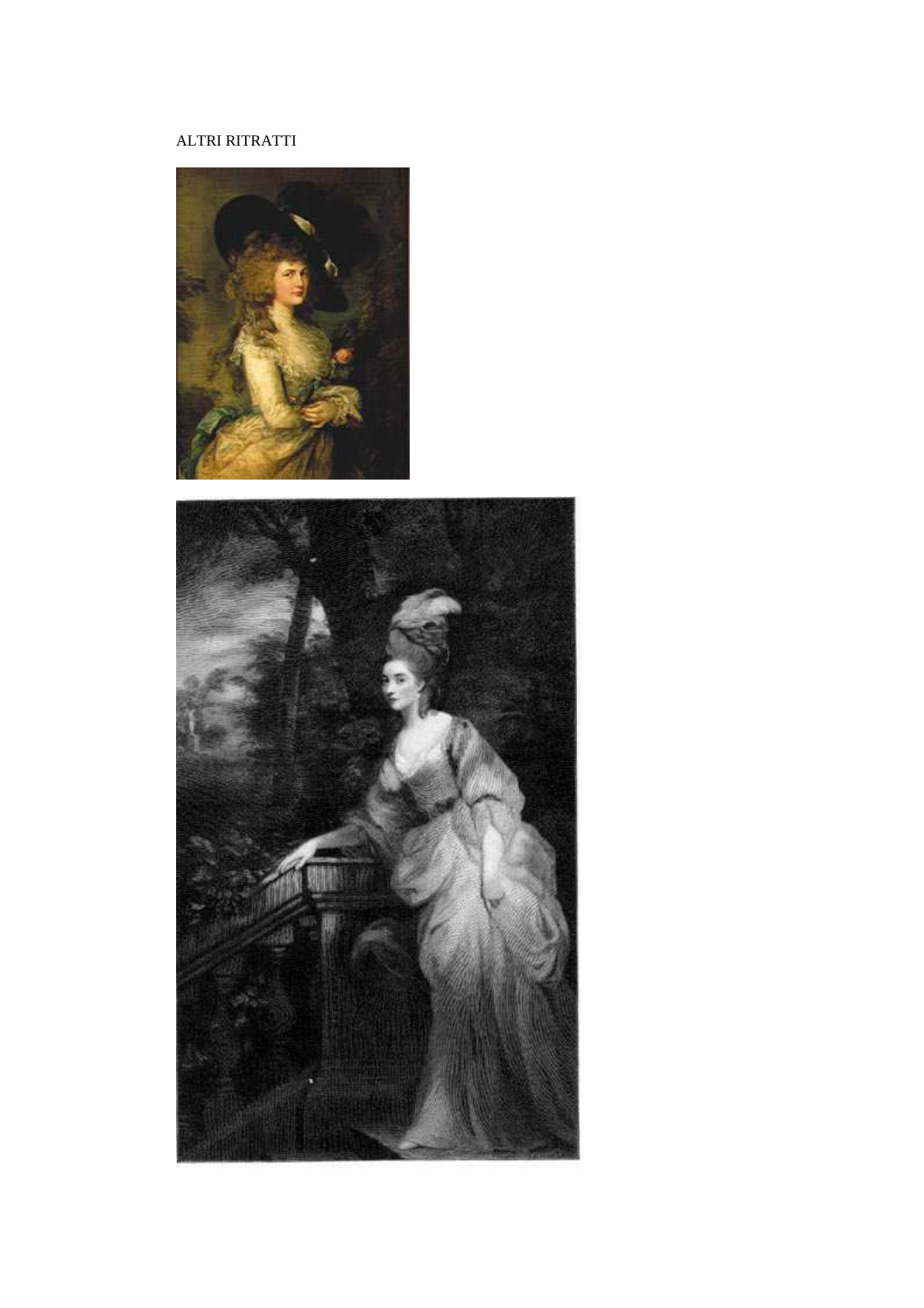#### CON L'AMICA ELISABETH FOSTER NEL 1791



ELISABETH HERVEY FOSTER, DUCHESSA DI DEVONSHIRE (1759-1824)

Elizabeth, conosciuta come "Bess,.., era figlia di Frederick Hervey, quarto Earl di Bristol. Nel 1776 Elisabeth sposò John Thomas Foster da cui ebbe due bambini. L'unione non ebbe successo e la coppia si separò dopo cinque anni. Elisabeth, mantenne la custodia dei propri figli, Augustus e Frederick.

Nel 1782, Bess conobbe il duca e la duchessa di Devonshire. Divenne prima amica di Georgiana, poi amante del Duca ed infine moglie dello stesso Duca di Devonshire.

Prima della morte di Georgiana, Elisabeth, la stessa Georgiana ed il Duca di Devonshire vissero un ménage à trois per circa venticinque anni.

Elisabeth ebbe due bambini dal duca di Devonshire: Augustus e Caroline.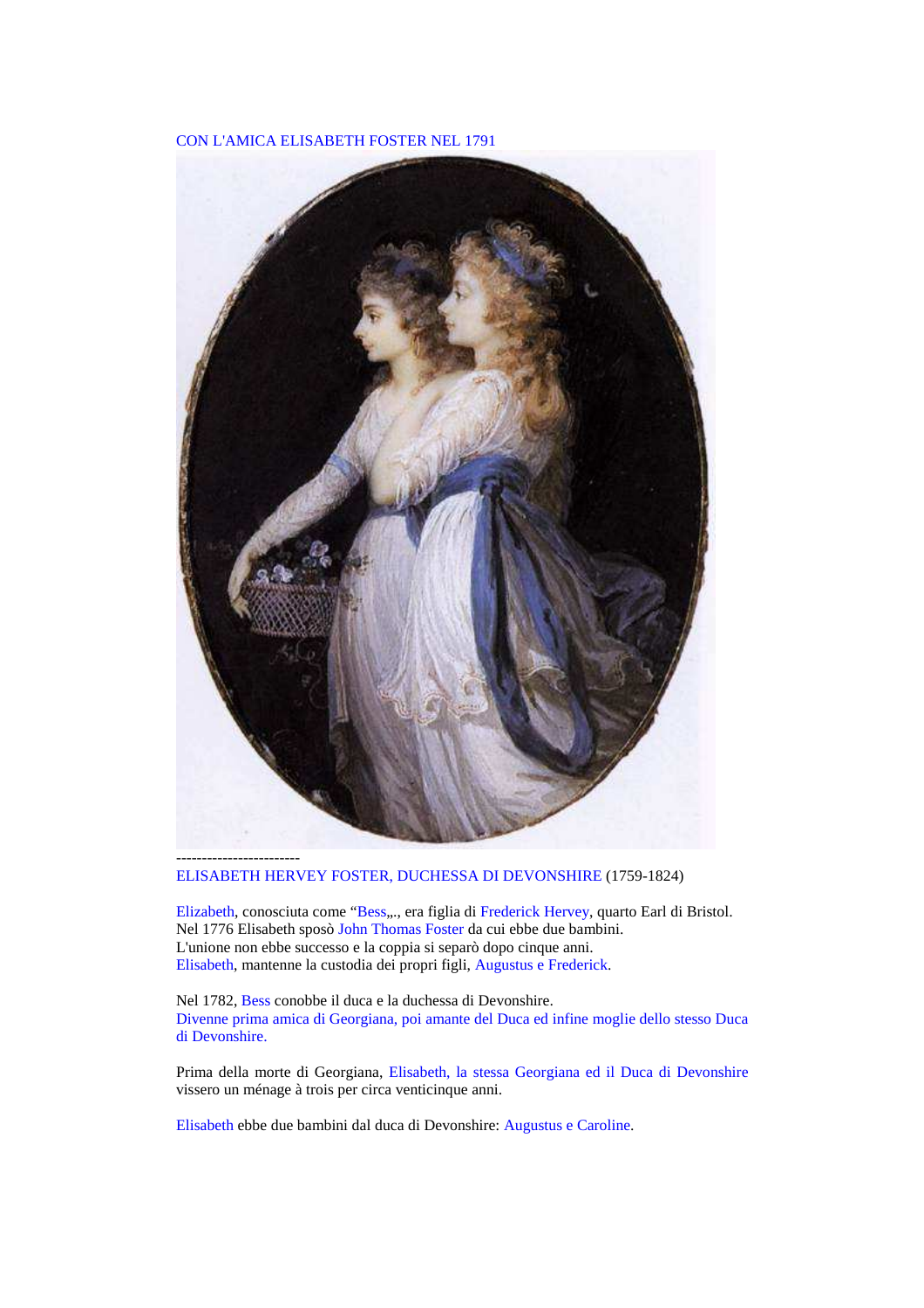Elizabeth sposò il duca nel 1809, tre anni dopo la morte di Georgiana. Il Duca morì nel 1811.

Mentre il Duca suo marito era ancora in vita, Elisabeth arrivò a Roma dove conobbe il Card. Ercole Consalvi Brunacci.

Morì a Roma nel marzo del 1824, due mesi dopo la morte del suo amico cardinale.

### RITRATTI DI ELISABETH HERVEY FOSTER Duchessa di Devonshire